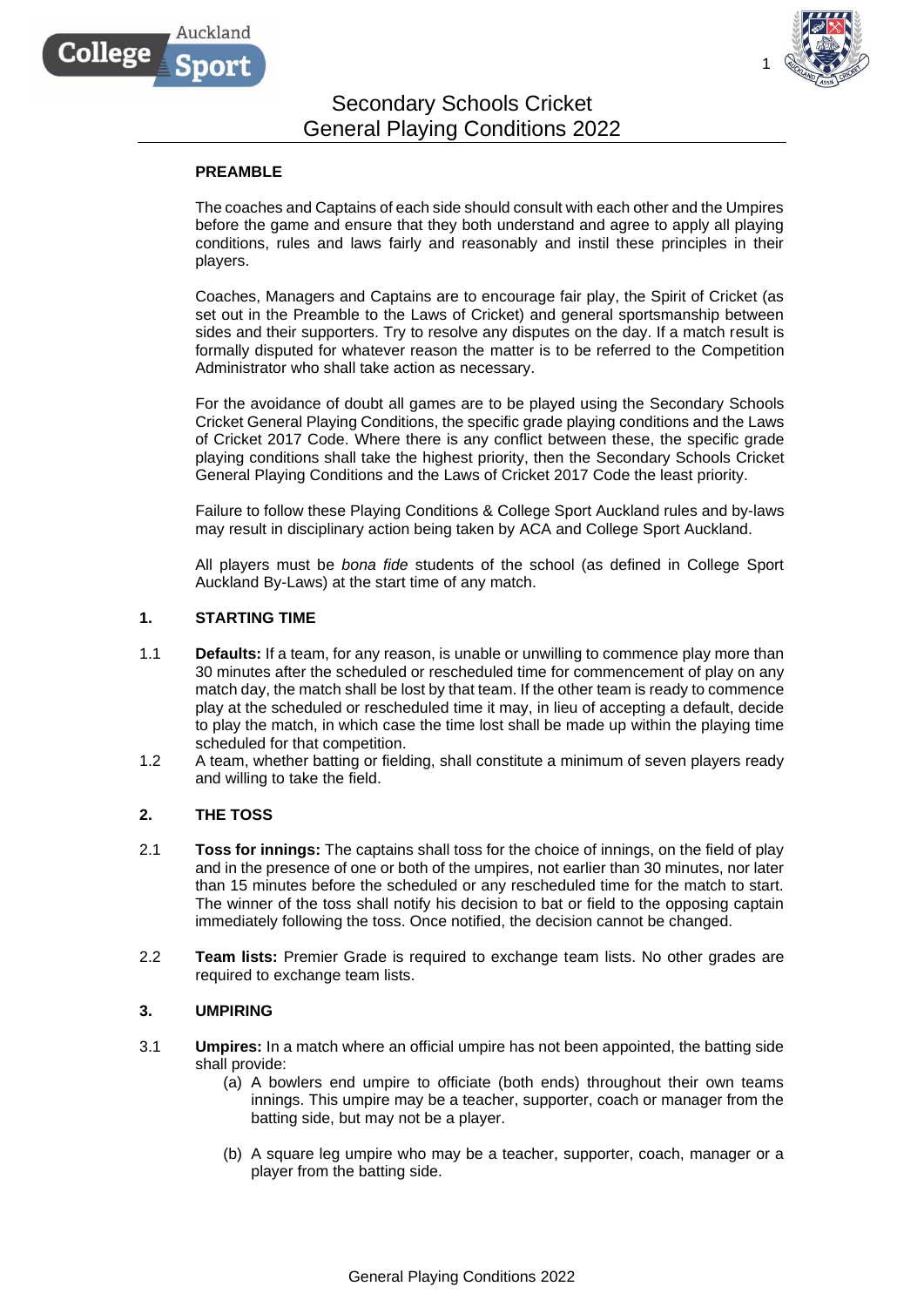$0(0)$  M

College



It is the responsibility of each team to ensure that any non-official umpires used in matches are fully conversant with the Laws of Cricket and the relevant Playing Conditions.

When someone is acting as an umpire, providing coaching advice and/or instructions to players is not permitted.

### **4. BALLS TO THE OVER**

4.1 **Number of balls:** Six fair balls shall be bowled in each over unless otherwise stated in competition playing conditions.

### **5. MODE OF DELIVERY**

5.1 **No underarm bowling:** No bowler shall deliver the ball underarm.

### **6. TIME ON GROUND**

6.1 **Sole arbiters:** Umpires shall be the sole arbiters of time in respect of play, and shall agree on an official timepiece prior to the day.

### **7. WIDE BALLS AND NO BALLS**

- 7.1 **Wide balls:** The following rules shall apply in respect of wide balls:
	- (a) **Limited over matches:** Any offside or leg side delivery which, in the sole opinion of the umpire, does not give the batsman a reasonable opportunity to score shall be called as a wide. As a guide, on the leg side a ball landing clearly outside the leg stump going further away shall be called a wide. Umpires shall consider the level at which the match is being played before such strict enforcement of this rule.
	- (b) In the following circumstances a ball shall not be called a wide: If the ball touches the Striker's bat or person; if the Striker moves and causes the ball to pass Wide of him; if the Striker moves and as a result brings the ball within his reach by means of a normal cricket stroke.
	- (c) The ball is not dead on the call of a wide ball by the umpire.
	- (d) A penalty of one run shall be awarded for a Wide ball (unless specified otherwise in specific grade playing conditions) and shall be in addition to any other runs scored.
	- (e) All runs scored (including the wide ball penalty) are to be debited to the Bowler.
- 7.2 **No Balls: Unfair Law 41.7** Any delivery which passes or would have passed, on the full above waist height of the striker standing upright at the crease is unfair. Whenever such a delivery is bowled, the umpire shall call and signal No Ball.
- 7.3 The bowling of a full toss, defined in 7.2, is also dangerous if the bowler's end umpire considers that there is a risk to injury to the striker. The umpire must be mindful of: - the speed, height and direction of the delivery
	- the skill of the striker
	- the repeated nature of such deliveries.

If the ball is considered to be dangerous, the umpire at the bowler's end shall adopt the following procedure (which shall apply throughout the whole of an innings, and not just during the course of one over):

#### 1. **Premier, 1A, 1B, Senior A:**

- (a) On the first occasion on which a bowler bowls such a dangerous delivery, the Umpire shall call and signal No ball, caution the bowler, issue that bowler with a first and final warning and inform the other umpire, the Captain of the fielding team and the batsman of what has occurred.
- (b) On the second occasion on which a bowler bowls such a delivery, the Umpire shall call and signal No ball and when the ball is dead direct the Captain of the fielding team to take the bowler off forthwith and to have the over completed by another bowler who shall neither have bowled any part of the previous over, nor be allowed to bowl any part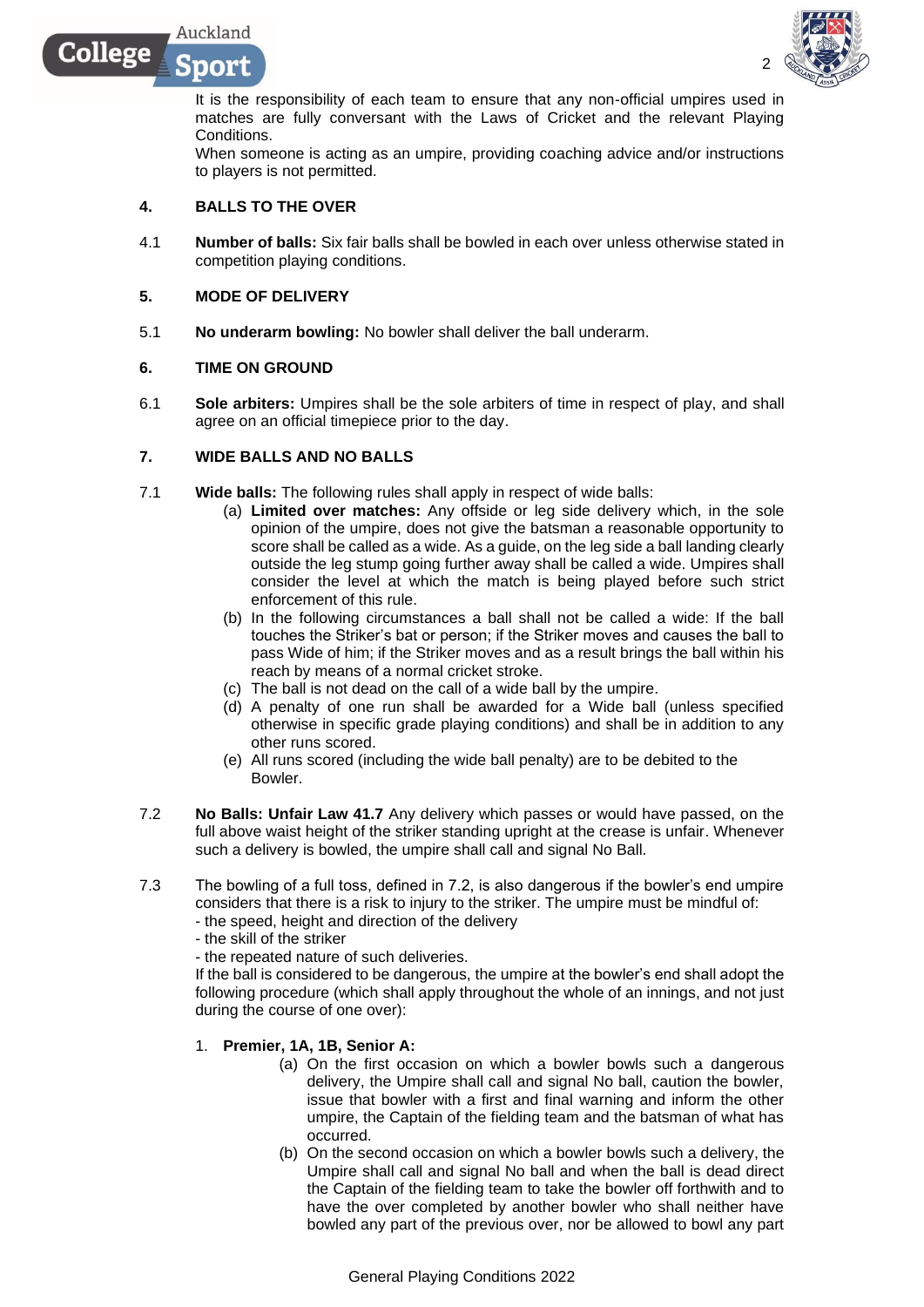



of the next over. The Umpires shall not allow the bowler, thus taken off, to bowl again in the same innings.

- (c) Report the occurrence to both Captains and to the ACA which shall take any further action which is considered to be appropriate against the bowler concerned.
- 2. **All other grades:** 
	- (a) On the first occasion on which a bowler bowls such a dangerous delivery, the Umpire shall call and signal No Ball, caution the bowler, issue that bowler with a first warning and inform the other umpire, the Captain of the fielding team and the batsman of what has occurred.
	- (b) On the second occasion on which a bowler bowls such a dangerous delivery, the Umpire shall call and signal No Ball, caution the bowler, issue that bowler with a second and final warning and inform the other umpire, the Captain of the fielding team and the batsman of what has occurred.
	- (c) On the third occasion on which a bowler bowls such a delivery, the Umpire shall call and signal No ball and when the ball is dead direct the Captain of the fielding team to take the bowler off forthwith and to have the over completed by another bowler who shall neither have bowled any part of the previous over, nor be allowed to bowl any part of the next over. The bowler thus suspended shall not be allowed to bowl again in that innings.
	- (d) Report the occurrence to both Captains and to the ACA which shall take any further action which is considered to be appropriate against the bowler concerned.
- Umpire guidelines where such a delivery is not dangerous and not subject to the warning process are:
	- Deliveries that are so wide of the striker cannot be considered as likely to inflict physical injury, will only be subject to the No Ball call with no official caution or warning process.
	- As a further guide, it is expected that balls around the belt height will be called - and if the height is marginal (very close and you have a small amount of doubt), then the playing condition will be applied. i.e. If in doubt, call No Ball.
- 7.4 **No Balls:** The following rules shall apply in respect of short-pitched deliveries above shoulder height;

## **Premier, 1A, 1B, Senior A, Senior Open, Junior Open, Colts, Premier Girls:**

- (a) Refer to relevant competition playing conditions for allowed number of short pitched deliveries per over.
- (b) Law 21.10, which applies to a ball bouncing above head height of a striker, shall apply except that such a ball shall be called a Wide Ball rather than a No Ball.

## **All other grades: Law 21.10 shall apply with the following exception**

(a)

- (i) If a ball passes or would have passed above the shoulder height of the striker standing upright at the crease, the umpire shall call and signal "No Ball".
- (ii) The procedures of cautioning shall apply as per clause 7.2
- 7.5 Laws 21 and 41.7 of the Laws of Cricket shall apply to the extent that they do not conflict with clauses 7.2 and 7.3.

## **8. BOUNDARIES**

- 8.1 **Interference by person:** Unless arrangements are made to the contrary, where a ball, which in the sole opinion of the umpire would have reached or crossed the boundary, is stopped by a spectator or by a player from an adjacent game, then it shall be deemed to have reached the boundary.
- 8.2 **Obstructions overhanging the field of play:** Where trees, sightscreens or other permanent structures grounded outside the field of play overhang the field of play,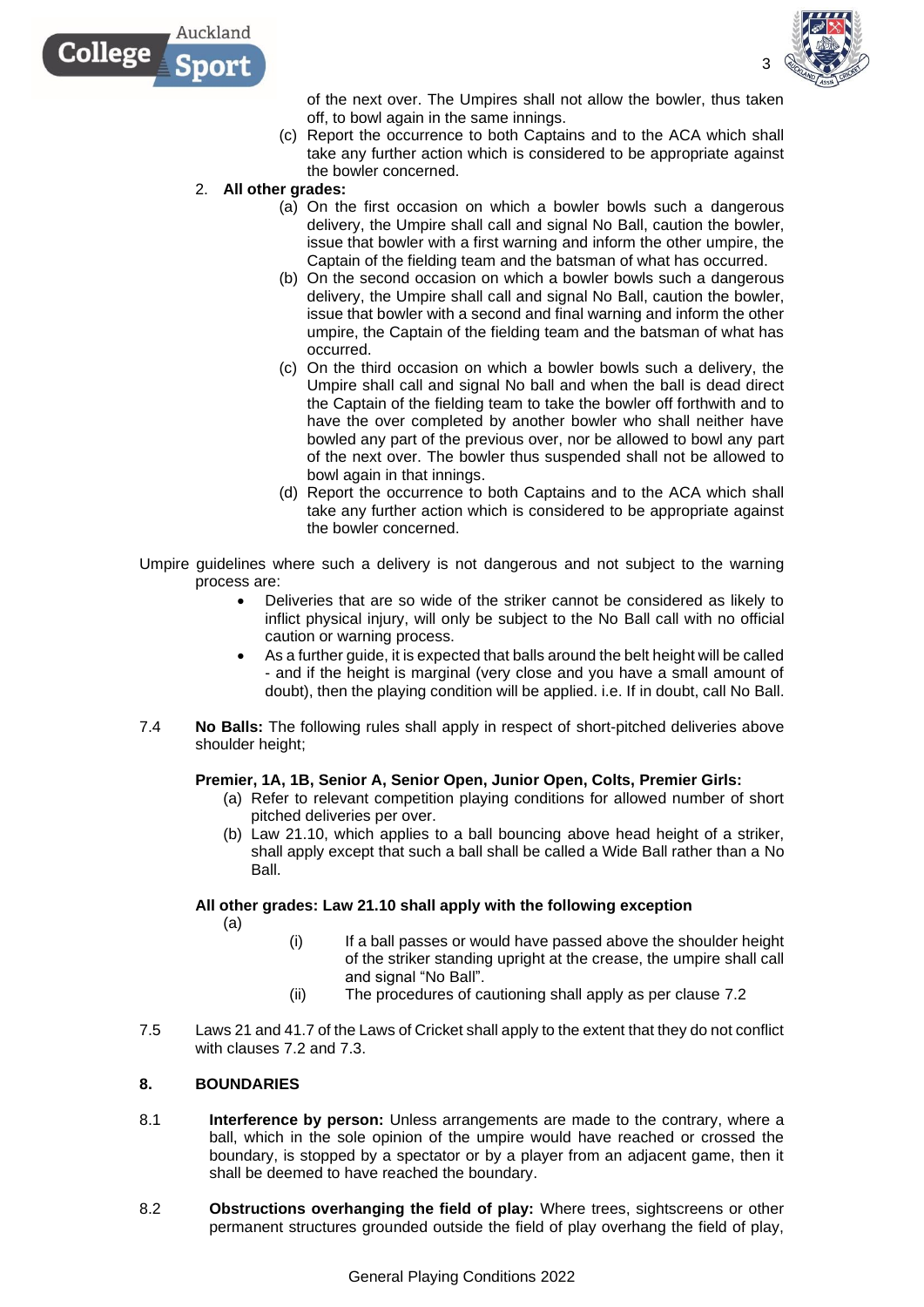

unless the team captains agree to the contrary (and they communicate such arrangements to the umpires prior to the start of play), as soon as the ball strikes the overhanging obstruction, the umpire shall award a boundary six to the striker.

8.3 **Permanent obstructions within the field of play:** Where there are permanent obstructions within the field of play, unless the team captains agree to the contrary (and they communicate such contrary arrangements to the umpires prior to the start of play), as soon as the ball strikes such obstruction, the umpire shall award a boundary four to the striker, regardless of whether or not the ball strikes the obstruction on the full.

### **9. FITNESS OF GROUND, WEATHER AND LIGHT**

- 9.1 **Fitness:** Where appointed, the umpires shall decide if the pitch, the light, the ground and the weather are fit for play before any session of play or whether play should be suspended.
	- (a) If conditions have deteriorated so that in the sole opinion of the umpire(s) continuing play would be unreasonable or dangerous they shall immediately suspend play.
	- (b) Where no official umpires are appointed, the fitness of the pitch, ground, weather and light shall be decided by mutual agreement between team captains (or coaches) as per Laws 2.7; 2.8,
	- (c) Play shall not occur if a ground official has determined the ground closed.
- 9.2 **No spiked footwear:** Spiked footwear shall not be worn on artificial pitches while batting or bowling, in case of damage.

### **10. PRACTICE ON PITCHES**

Auckland

nor

College

10.1 **No practices:** If, in respect of any ground, the condition of the pitch or ground is deemed to be such that a match shall not be commenced or played on a pitch, practices shall not be allowed on that pitch. Practice within the boundaries shall cease 10 minutes before the time of commencement of play. No person may test a pitch for bounce before the commencement of play by bowling or bouncing a ball on it.

### **11. ALTERNATIVE PITCHES**

11.1 **Unfit pitches:** If, for any reason, a ground official or ground authority deems a pitch to be unfit for play during a match, or that undue delay would occur as a result of the pitch's condition before the commencement of play, an alternative pitch (if available) should be used. For the avoidance of doubt, Premier games have priority over all other school cricket grades – a wicket allocated to a lower grade should be used by the higher grade (upon the conclusion of any morning game and assuming no afternoon game has started).

#### **12. COMPETITION POINTS**

12.1 The competition points for all grades shall be:

| <b>Result Type</b>  | <b>Points</b> |
|---------------------|---------------|
| Win                 |               |
| Tie                 |               |
| No Result/Abandoned | . 3           |
| ∟oss                |               |

12.2 **Champion:** Subject to any specific provisions, the team which gains the highest aggregate of points at the end of each round shall be the champion of the competition for its grade unless a final must be played.

#### 12.3 **Equal points:**

a) In all grades, if two or more teams are equal on points, the following method(s) will determine the superior side: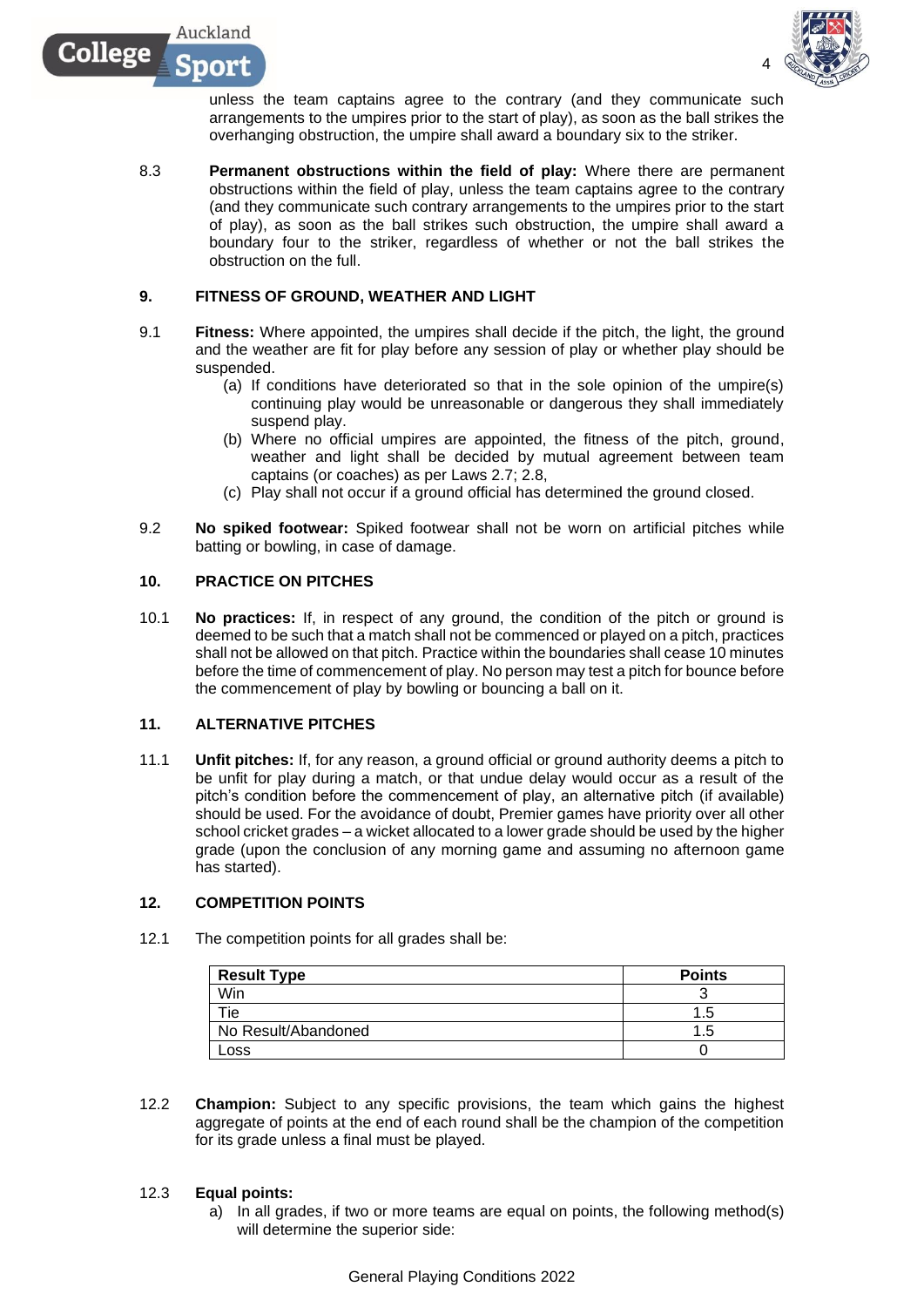

- i. The team with the most number of wins.
- ii. If still equal, the team with the highest Net Run Rate (NRR), in accordance with the formula set in clause 12.3 (b).
- iii. If still equal, the team with the most number of wins over the other team(s) with which it is tied.
- iv. If still equal, then by the higher runs scored per wicket lost. A team's runs scored per wicket is calculated by dividing the team's total runs scored by the total wickets lost during the competition.
- b) **Net Run Rate:** If a net run rate is required to assess a team's placing in a competition, or for any other reason, the net run rate shall be calculated as follows:
	- a. The aggregate number of runs scored shall be divided by the aggregate number of overs received;
	- b. The aggregate number of runs conceded shall be divided by the aggregate number of overs bowled:
	- c. The sum calculated pursuant to sub-clause (b) shall be deducted from the sum calculated pursuant to sub-clause (a) and the sum remaining shall be the net run rate.

## **13. BALLS**

Auckland

College

- 13.1 **Use of balls:** Law 4 of the Laws of Cricket and the instructions to umpires issued by the MCC shall apply to the use of balls in any match except:
	- (a) In all matches a new ball shall be used in each innings except where stated in lower grades specific playing conditions
	- (b) The Competition Administrator shall approve the quality and type of ball for all competitions and notify every school of its decision before the commencement of the season.
	- (c) Teams are permitted to use up old stock of balls outside of the 'Approved' list below, assuming they are of appropriate quality and the opposition have been notified and agreed in advance.
- 13.2 **Approved balls:** The schedule of approved balls is as follows:

| 2022 Season Approved Balls                                                                  |                                             |  |  |
|---------------------------------------------------------------------------------------------|---------------------------------------------|--|--|
| <b>Boys Grades</b>                                                                          |                                             |  |  |
| 1 <sup>st</sup> XI Premier, 1A                                                              | Kookaburra Club Match White 156gm           |  |  |
| 1B                                                                                          | Kookaburra Senator White 156gm              |  |  |
| Colts Yr9 & Yr10, Senior A                                                                  | Kookaburra Senator Red 156gm                |  |  |
| Senior Morning T20, Senior Open, Junior Morning<br>T20, Junior Open, Junior Morning 9-aside | Kookaburra Water Resistant Crown Pink 156gm |  |  |
| NZCT Year 9                                                                                 | Kookaburra Water Resistant Crown Pink 142gm |  |  |
| <b>Girls Grades</b>                                                                         |                                             |  |  |
| Premier, 1A, 1B                                                                             | Kookaburra Water Resistant Crown Pink 142gm |  |  |

- 13.3 **Changing a ball:** A ball may only be changed during an innings in the following circumstances:
	- (a) on the direction of umpires appointed by the ACA to control the match; or
	- (b) following agreement by the captains; or
	- (c) where the ball has clearly lost its spherical shape; or
	- (d) where the string is coming out of the seam.
- 13.4 **Changing the condition of a ball:** A fielder may polish the ball on their clothing provided no artificial substance or saliva is used and that such polishing wastes no time.

For Boys Premier and Boys 1A:

- (a) If the umpires believe that saliva has been applied to the ball, the umpires shall:
- (b) If it is a first instance during an innings, summon the captain of the fielding side an issue a first warning.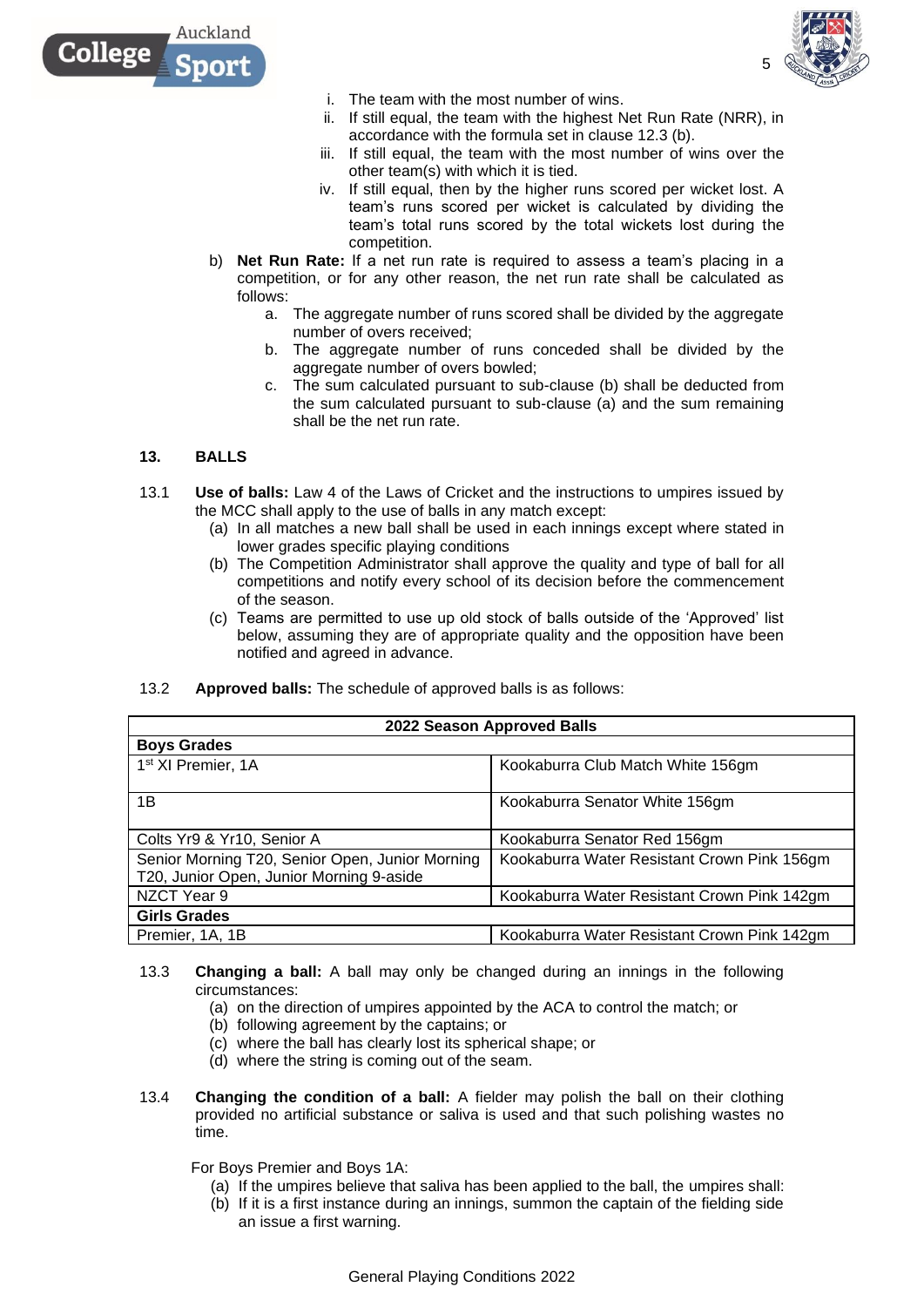



6

- (c) If it is a second instance during an innings, summon the captain of the fielding sides and issue a second and final warning and warn the captain of the fielding side that any such offence by a member of the team during the innings shall result in the award of 5 penalty runs to the batting side.
- (d) If it is a third or subsequent instance, award 5 penalty runs to the batting side.
- (e) The ball shall not be changed but the umpires shall wipe the ball with an appropriate cloth.

For all other grades:

- (a) If the umpires believe that saliva has been applied to the ball, the umpires shall:
- (b) If it is a first instance during an innings, summon the captain of the fielding side and issue a first warning.
- (c) If it is a second instance during an innings, summon the captain of the fielding sides and issue a second and final warning and warn the captain of the fielding side that any such offence by a member of the team during the innings shall result in a change of ball.
- (d) If it is a third or subsequent instance, the ball must be changed. If this does occur the batting team will choose the replacement ball, which must be the approved ball for that grade.

## **14. TEAMS FIELDING LESS THAN ELEVEN PLAYERS**

- 14.1 **Side deemed all out:** Where a team has less than eleven players that team will be, and is deemed to be, dismissed by the fielding side when only one of its players remains who has not been dismissed. For the avoidance of doubt, such a team may only declare its innings closed in the following circumstances:
	- (a) where that team has seven players, before the fall of its sixth wicket;
	- (b) where that team has eight players, before the fall of its seventh wicket;
	- (c) where that team has nine players, before the fall of its eighth wicket; and
	- (d) where that team has ten players, before the fall of its ninth wicket.

### **15. GRADES WHERE TWELVE PLAYERS CAN BE USED**

- 15.1 All Grades may select twelve players to play in any match.
- 15.2 In any situation where twelve players are being used by any team, the captain of a team which has an additional player must advise the opposition captain of the name of the player in his side who will bat but not bowl and the name of the player who will bowl but not bat. Neither of these players shall be allowed to be the wicket-keeper. This advice must be provided prior to the commencement of the match. In the case of a two day fixture, the advice must be provided before the start of play on the first day.
- 15.3 A team with twelve players must only have eleven players on the field at any one time.
- 15.4 There will be no "stand down" time on a player who comes into the game and wishes to bowl after being on the side-line.

#### **16. PENALTY RUNS**

16.1 Penalty runs shall only be awarded under the following rules: 28.2 – Fielding the ball and; 28.3 – Protective helmets belonging to the fielding side

## **17. FIELDING RESTRICTIONS**

17.1 At the instant of delivery, there may not be more than 2 fielders behind square on the leg side. And in Limited Overs grades no more than 5 fielders on the leg side at any time.

#### **18. CLOSE FIELDING**

18.1 Fielders standing closer than 10 metres from the Striker in the 'unsafe' area (in the diagram below) should wear protective equipment as detailed in clause 19.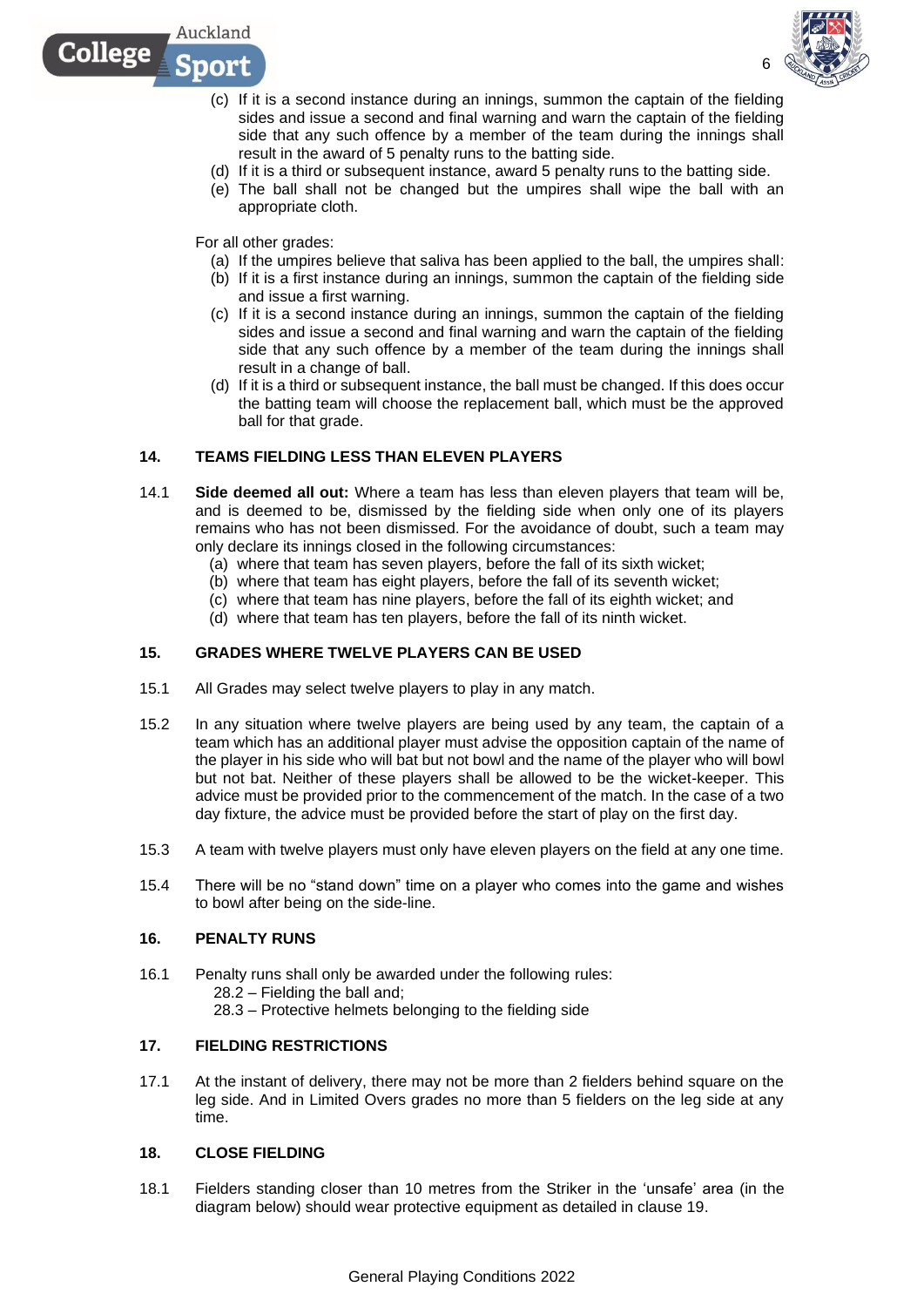



#### **Bowler to RH Batsman**



Fielders may stand within 10 metres of the striker in the 'safe' area (slips) without any protective equipment.

#### **19. PROTECTIVE EQUIPMENT**

- 19.1 Players should wear the appropriate protective equipment as a minimum;
	- **Batting:** Helmet, leg guards, groin protector, thigh guard, gloves
	- **Close Fielding:** Helmet, groin protector, shin guards
	- **Wicket keeping:** Leg guards, gloves, groin protector and when standing up to the stumps – a helmet

The wearing of protective equipment is the personal responsibility of each player and coaches should provide appropriate safety guidance to their teams

#### **20. CAPTAINCY AND ON FIELD COACHING**

- 20.1 All aspects of player captaincy should be encouraged with only minimum assistance from coaches from the boundary.
- 20.2 Any person umpiring a match may not give any coaching assistance while on the field of play.

### **21. PLAYER AGE LIMITS**

21.1 Player age limits are as follow;

|                                      | Boys: Premier, 1A, 1B, Senior A, Senior   Under 19 on the first of January of the |
|--------------------------------------|-----------------------------------------------------------------------------------|
| Afternoon, Senior Morning            | current school year                                                               |
| Boys: Y9/10 Colts, Junior Afternoon, | Year 9 and 10 players of the current                                              |
| Junior Morning                       | school year                                                                       |
| Boys: Year 9 Colts 9's               | Year 9 players of the current school                                              |
|                                      | vear                                                                              |
| Girls: Premier, 1A, 1B               | Under 19 on the first of January of the                                           |
|                                      | current school year                                                               |

- 21.2 **Overage Players:** Each school has the discretion to enter up to two Year 11 students in the Junior Afternoon and Junior Morning grades – on the basis that any older students will not dominate games in terms of ability.
- 21.3 **Dispensation:** If more than two older students are to play for one team then a dispensation must be granted by Auckland Cricket.

### **22. BOWLERS RESTRICTIONS**

22.1 All pace bowlers (defined as bowlers where the wicketkeeper would normally stand back) are subject to a limitation of overs allowed to be bowled per day:

| Age at 1 September | <b>Maximum Overs per Spell</b> | <b>Maximum Overs Per Day</b> |
|--------------------|--------------------------------|------------------------------|
| Under 15           |                                |                              |
|                    |                                |                              |
| Under 19           |                                |                              |

(a) At the completion of the bowler's spell, the bowler may not bowl again until the equivalent number of overs have been bowled from the same end.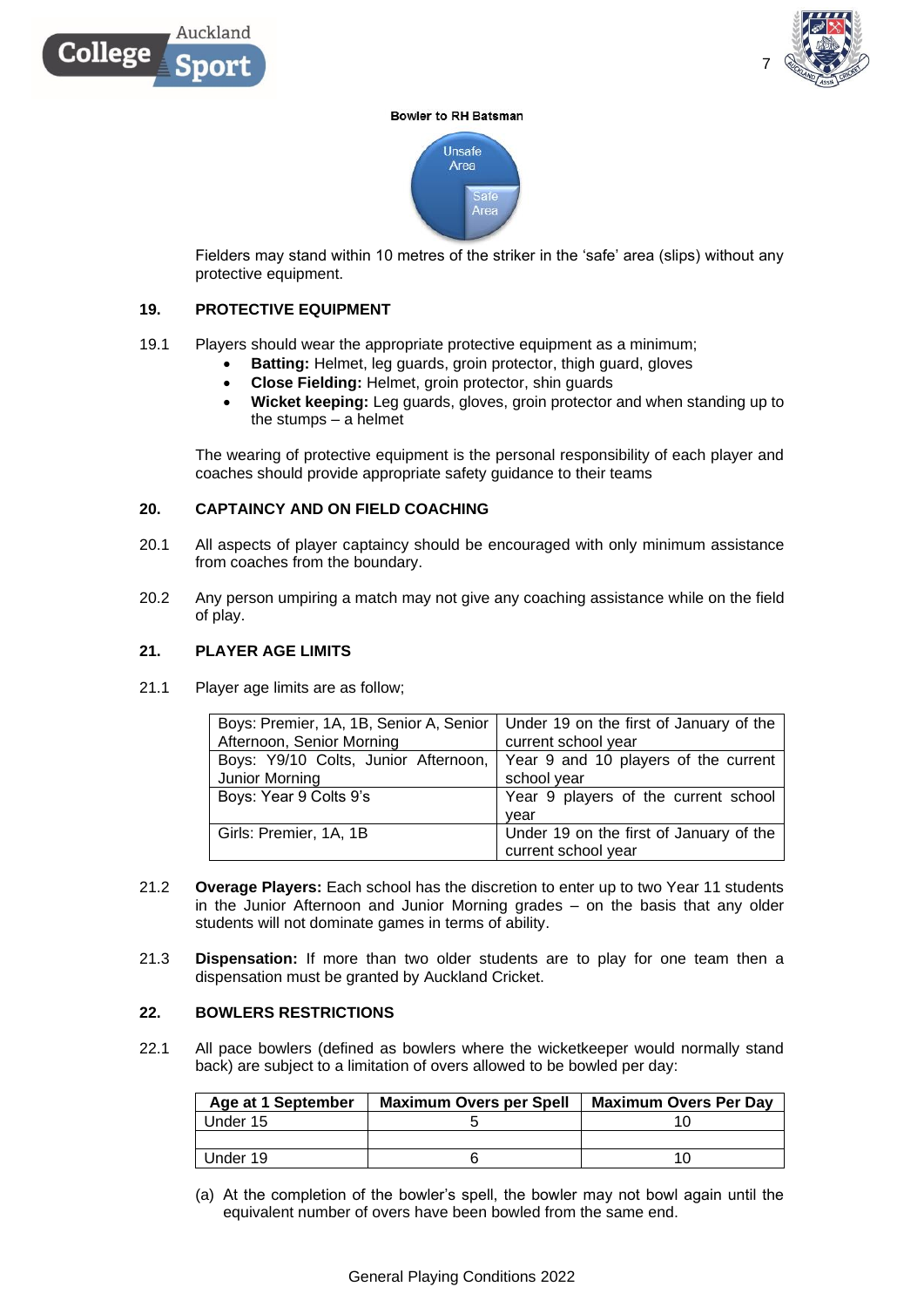

8

- (b) In the event that bad weather or light conditions cause a continuous suspension of play, upon resumption of play a bowler may commence a new spell providing the break from their previous bowling spell is of at least one hour duration.
- (c) A bowler's spell will be deemed to have finished at the end of a day's play and a new spell may be commenced immediately the following day.

## **23. PLAYING UNIFORMS**

Auckland

DOIT

College

- 23.1 Teams should attempt to be outfitted in appropriate school colours or team uniform. All players should be outfitted in the same uniform.
- 23.2 Any team uniform should not be of a colour that it clashes with the colour of the match ball.
- 23.3 All 1<sup>st</sup> XI Limited Overs and T20 grade games are to be played in coloured clothing (shirt minimum) and should not clash with the colour of the ball (white/pink).

## **25. LBW RULE**

25.1 Normal Laws of Cricket apply, the below diagram can be used for assistance.



- (a) The point of impact on the Striker's person is not in a straight line between wicket and wicket – 'Not Out'. But, as the point of impact is outside the line of the off stump, the Striker would be Out if he/she made no genuine attempt to play the ball – provided that the ball would have hit the wicket.
- (b) The ball would have hit the wicket 'Out'. The Umpire must be satisfied that the ball is not rising sufficiently to pass over the top of the stumps.
- (c) The ball would have hit the wicket 'Out'
- $(d)$  The ball pitched outside the line of the leg stump 'Not Out'.
- (e) A ball pitching outside the line of the leg stump 'Not Out'.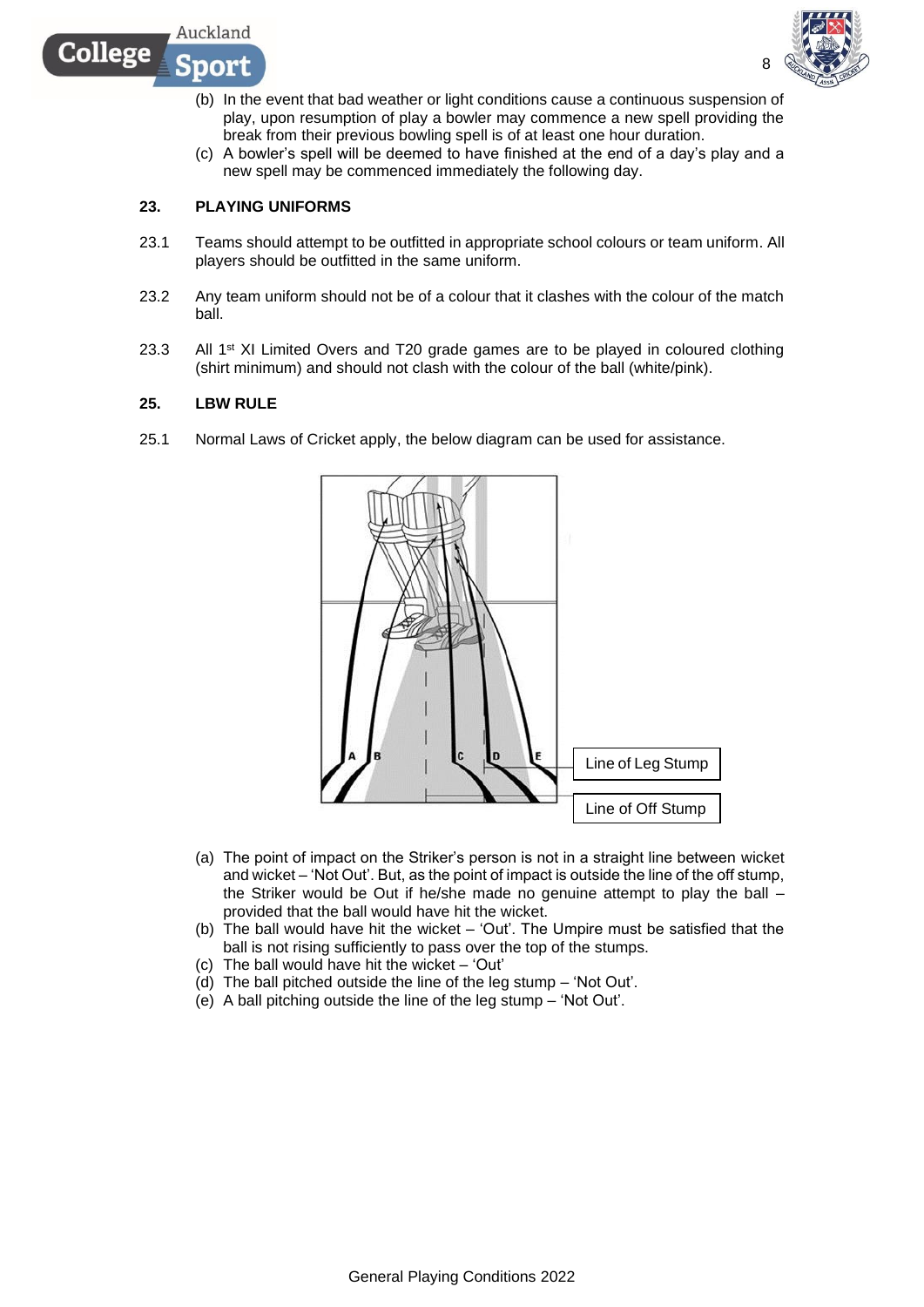



## **Appendix 1 Super Over**

### Procedure for the Super Over

The following procedure will apply should the provision for a Super Over be adopted for a Finals match (including Preliminary Semi Final, Semi Final or Final).

- 1. Subject to weather conditions the Super Over will take place on the scheduled day of the match (or reserve day if it is utilised) at a time to be determined by the umpires. In normal circumstances it shall commence 10 minutes after the conclusion of the match. For the avoidance of doubt, the Super Over may take place after the scheduled time plus extra time has elapsed Note: re unfit light conditions see clause 13 below.
- 2. The Super Over will take place on the pitch allocated for the match (the designated pitch) unless otherwise determined by the umpires.
- 3. The umpires shall stand at the same end as that in which they finished the match.
- 4. In both innings of the Super Over, the fielding side shall choose from which end to bowl.
- 5. Only nominated players in the main match may participate in the Super Over. Should any player (including the batsmen and bowler) be unable to continue to participate in the Super Over due to injury, illness or other wholly acceptable reasons, the relevant Playing Conditions as they apply in the main match shall also apply in the Super Over.
- 6. Any penance time being served in the main match shall be carried forward to the Super Over.
- 7. Each team's over is played with the same fielding restrictions as apply for the last over in a normal Limited Over or T20 match.
- 8. The team batting second in the match will bat first in the Super Over.
- 9. The ball used will be the same one as used by the respective sides in their bowling innings. If this ball is unavailable, the umpires will select an adequate replacement, no new balls can be used.
- 10. The loss of two wickets in the over ends the team's one over innings.
- 11. The winner is deemed to be the team with the most runs from their respective Super Over.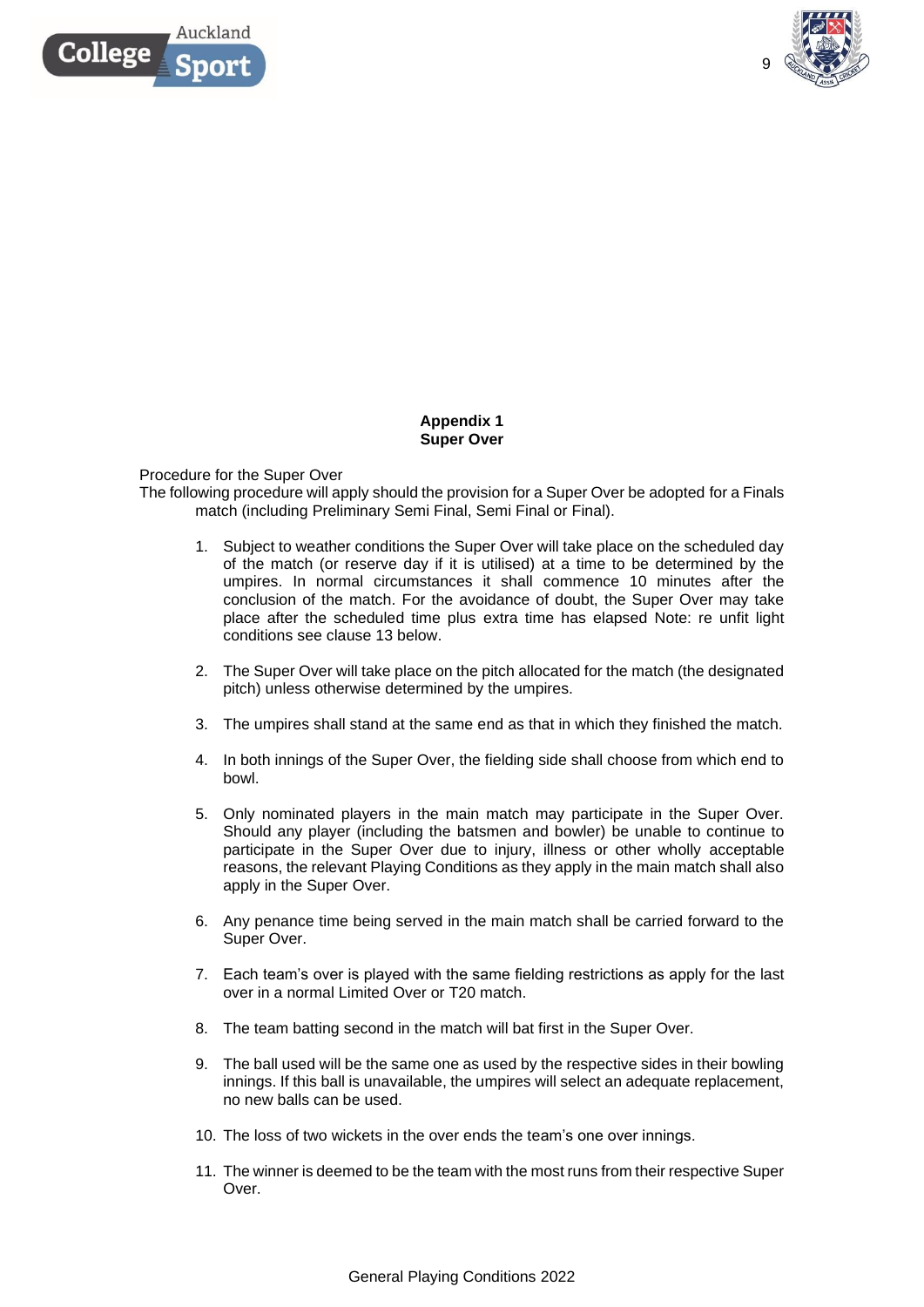

- 12. In the event of the teams having the same score after the Super Over has been completed, a new Super Over will be scheduled, with the team batting at the end of the first Super Over to bat first with the same rules as above applying. If another Super Over cannot be completed due to weather see clause 13. If in the event a Super Over nor Bowl Out can be scheduled the following will be applied to deem the superior team:
	- (a) The team who lost the least wickets in the Super Over.
	- (b) If still equal, the team whose batters hit the most number of boundaries (fours and sixes) in the Super Over shall be the winner.
	- (c) If still equal the team who lost the least wickets in the main match (ignoring the Super Over shall be the winner.
	- (d) If still equal, the team that hit the most number of boundaries (fours and sixes) in the main match (ignoring the Super Over) shall be the winner.
	- (e) If still equal, a count back from the final ball of the Super Over shall be conducted. The team with the higher scoring delivery shall be the winner. If a team loses two (2) wickets during its over, then any unbowled deliveries will be counted as dot balls. Note that for this purpose, the runs scored from a delivery is defined as the total team runs scored since the completion of the previous legitimate ball i.e. including any runs resulting from Wides, No ball or penalty runs.

| Example          |        |        |  |  |
|------------------|--------|--------|--|--|
| Runs Scored from | Team 1 | Team 2 |  |  |
| Ball 6           |        |        |  |  |
| Ball 5           |        |        |  |  |
| Ball 4           |        |        |  |  |
| Ball 3           |        |        |  |  |
| Ball 2           |        |        |  |  |
| Ball 1           |        |        |  |  |

In this example both teams scored an equal number of runs from the 6th and 5th ball of their innings, however team 1 scored 2 runs from its 4th ball while team 2 scored a single, so team 1 is the winner.

The Super Over should be completed to determine a winner unless the Umpires consider it dangerous and unreasonable to complete because of unfit light conditions.

13. The Umpires shall determine the suitability of the light. Only in the event bad light prohibits the application of the Super Over, then a Bowl Out shall take place as below.

#### **Bowl Out**

Procedure for the Bowl Out

Auckland

non

College

The following procedure will apply if the Umpires deem the light unfit to apply a Super Over.

- 1. Five players, from each team (selected from the players nominated for the match) will bowl, over arm, two deliveries each at a wicket from a similar wicket pitched at a distance of 22 yards with, if practicable, bowling, popping and return creases.
- 2. The first bowler from team 1 will bowl two deliveries, then the first bowler from team 2 will bowl two deliveries, then the second bowler from team 1 will bowl two deliveries and so on. The team which bowls down the wicket most times shall be the winner. If the scores are equal, the same players will bowl one ball each alternately to achieve a result on a "sudden death" basis. If circumstances make the contest impossible, the match shall be decided by the toss of a coin.